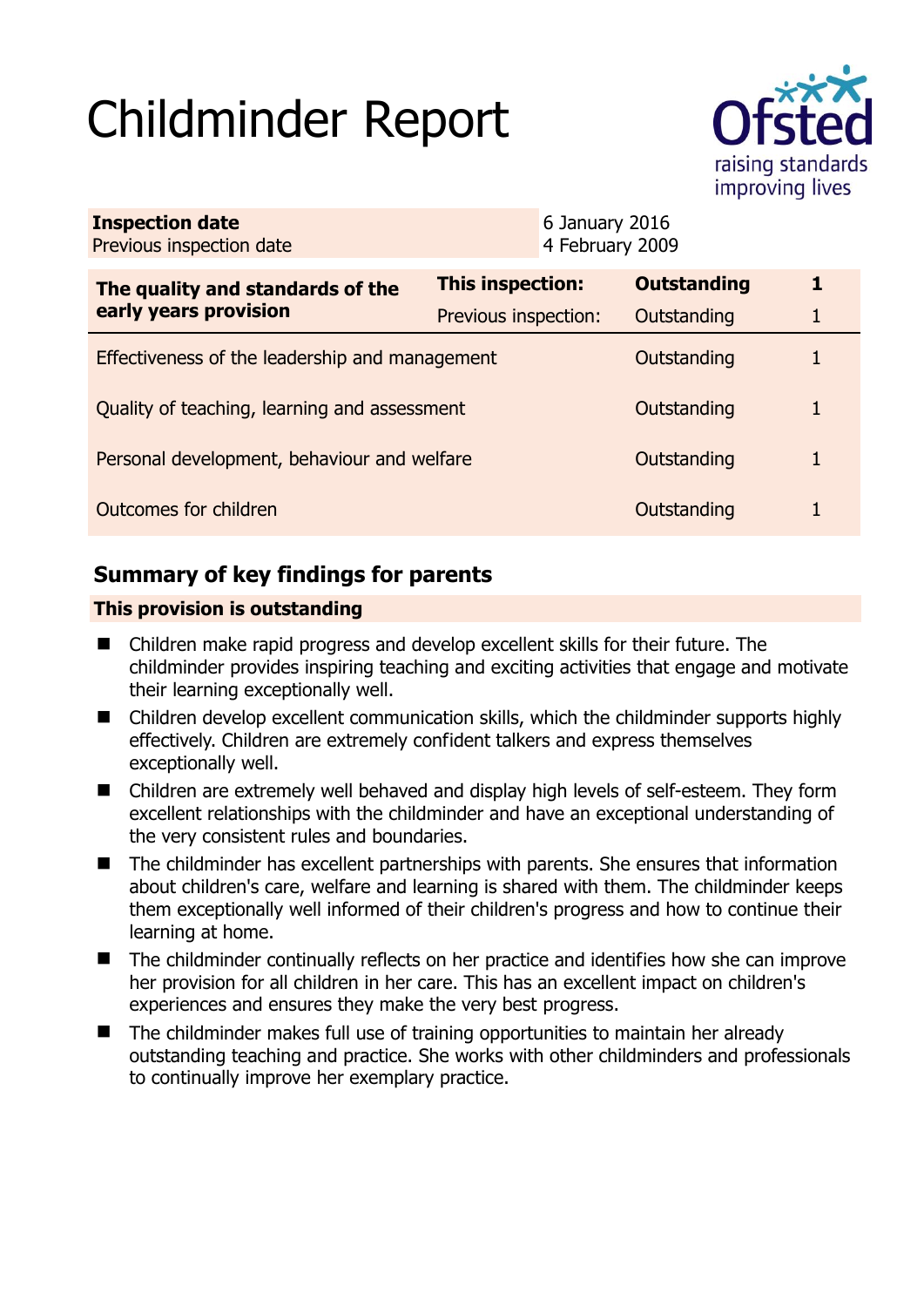## **What the setting needs to do to improve further**

## **To further improve the quality of the early years provision the provider should:**

■ continue to consider the organisation of the environment to further support children to make their own choices.

## **Inspection activities**

- $\blacksquare$  The inspector observed the quality of teaching during activities indoors and outdoors, and assessed the impact this has on children's learning.
- The inspector looked at the areas of the childminder's home and garden used for childminding.
- The inspector looked at children's records and the childminder's written self-evaluation, and checked her suitability and qualifications.
- The inspector spoke to children and the childminder at appropriate times during the inspection.
- The inspector spoke to a small number of parents during the inspection and read letters, references and questionnaires from parents to gain their views.

**Inspector**  Eileen Chadwick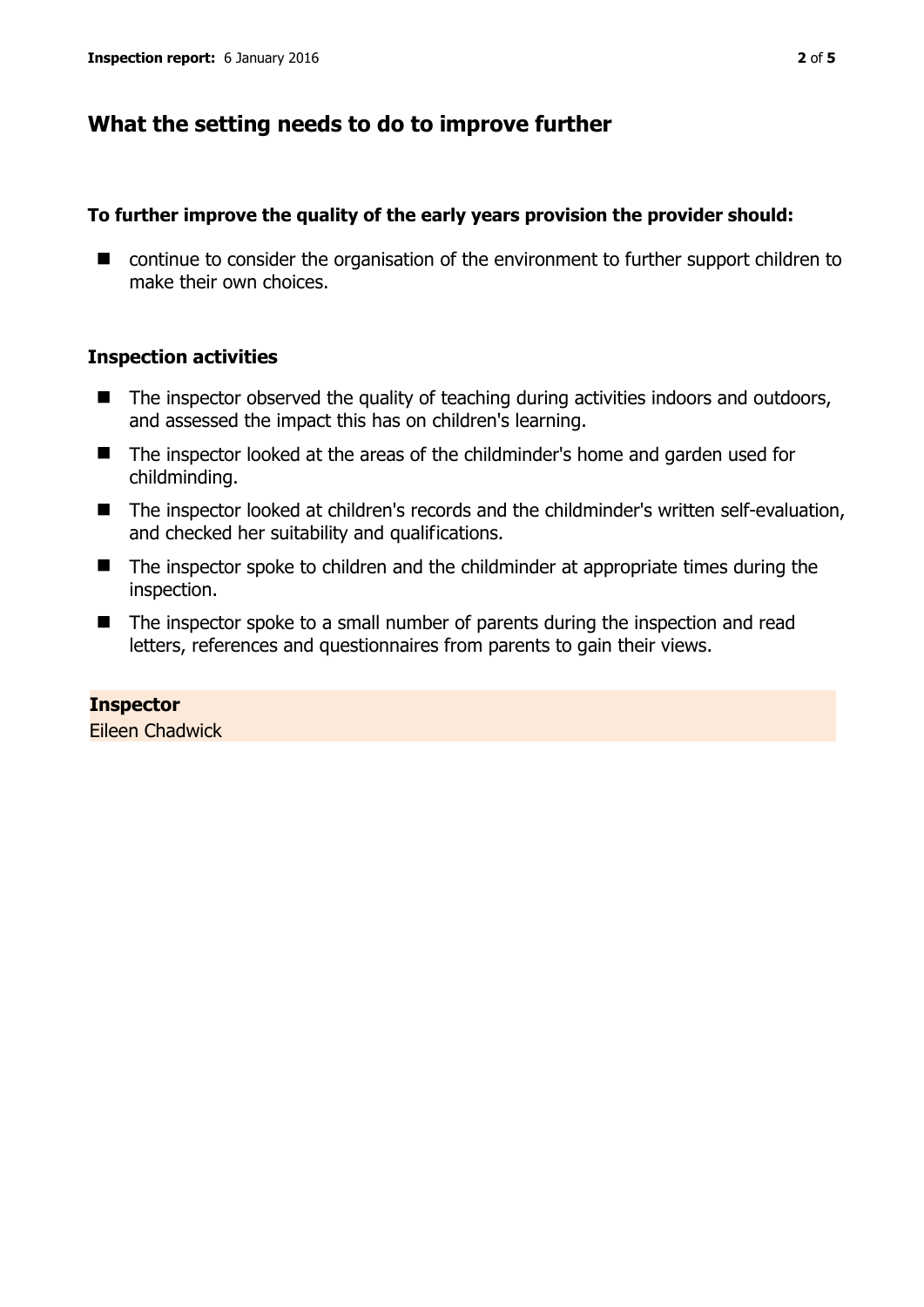## **Inspection findings**

#### **Effectiveness of the leadership and management is outstanding**

The childminder has an excellent knowledge of how children learn and develop. She has very high expectations of herself and what children can achieve. The childminder carries out precise and accurate observations and monitors children's progress extremely well. She uses this information highly effectively to identify the support children need to make rapid progress. The childminder has excellent links with other professionals to support children as they move on to school. Safeguarding is effective. The childminder has an exceptional understanding of child protection. She knows the procedures to follow should she have any concerns about a child's welfare. The childminder is vigilant about children's safety and carries out extremely effective risk assessments to promote their safety.

#### **Quality of teaching, learning and assessment is outstanding**

The childminder engages extensively with children during their play and activities. She is attentive and provides children with challenging activities that reflect their interests and needs. The childminder provides children with a wide range of opportunities to develop their thinking skills. She uses excellent questioning to ignite children's curiosity and encourages them to investigate. For example, children found out which torches gave off the best light when playing in a toy tent. The childminder extended their learning extremely well, such as asking questions that encouraged them to think about the importance of the sun for daylight. The childminder promotes children's mathematical skills exceptionally well. For example, children counted, and put in order, numbered stones in the highly resourced garden.

#### **Personal development, behaviour and welfare are outstanding**

Children are extremely happy and feel exceptionally safe. They play very cooperatively, and share and take turns easily. They develop an excellent sense of responsibility; for example, they work together to help tidy up. Children benefit from an impressive range of resources that, overall, are in easy reach to help them make their own choices. Children develop excellent skills to manage their personal care needs; for instance, they independently find their coats and boots when going outside. They take part in a wealth of activities to help them learn about healthy lifestyles, such as growing and eating their own vegetables. They enjoy being active and spend time outdoors daily. For example, they learn about the local environment and the wider community through outings to places of interest.

#### **Outcomes for children are outstanding**

Children make excellent progress from their starting points. They develop their early literacy skills extremely well, such as learning to recognise letters, and their names and sounds. Children are exceptionally well prepared for their next stage of learning.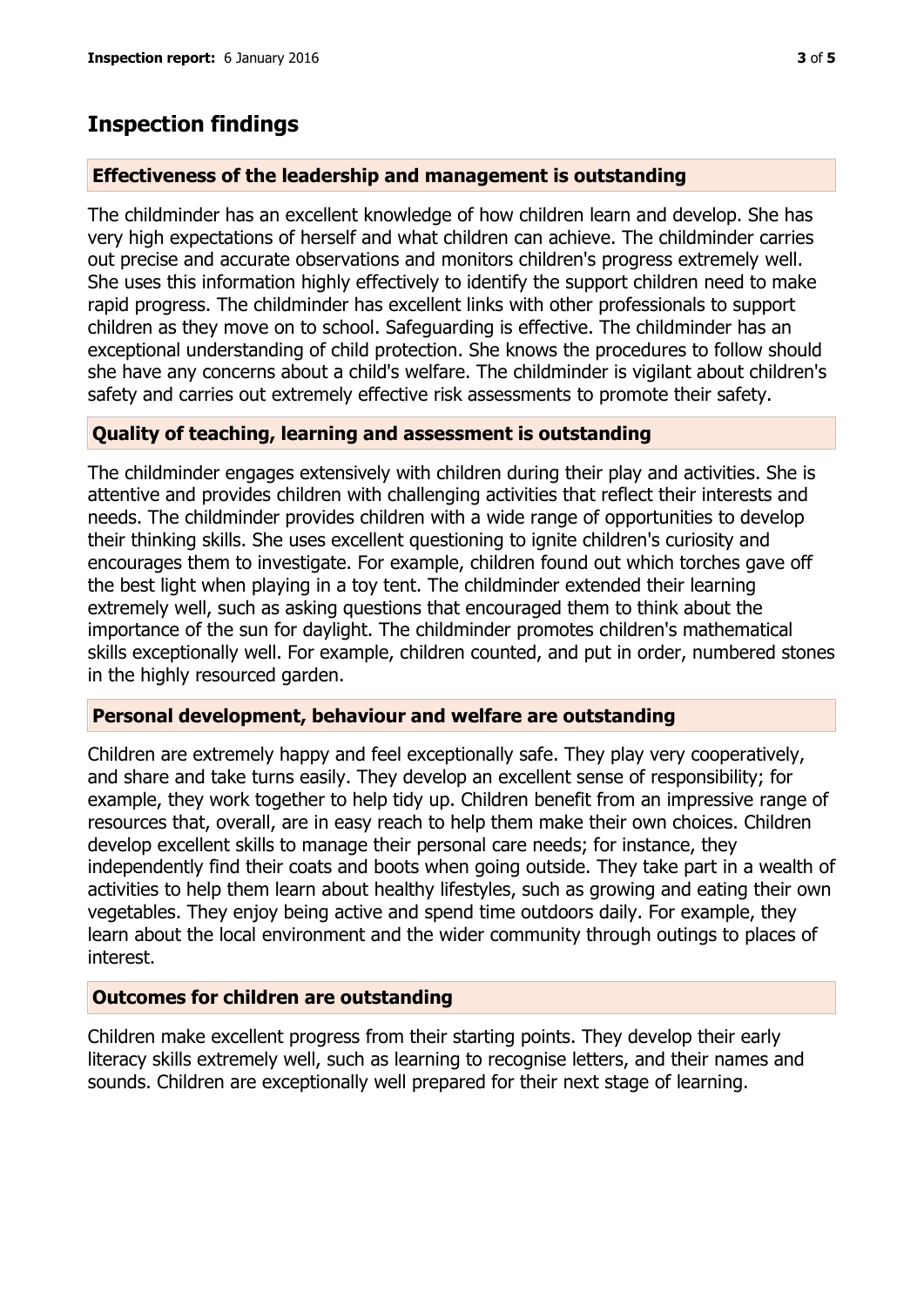# **Setting details**

| Unique reference number       | 111006                                                                               |  |
|-------------------------------|--------------------------------------------------------------------------------------|--|
| <b>Local authority</b>        | Hampshire                                                                            |  |
| <b>Inspection number</b>      | 824960                                                                               |  |
| <b>Type of provision</b>      | Childminder                                                                          |  |
| Day care type                 | Childminder                                                                          |  |
| <b>Registers</b>              | Early Years Register, Compulsory Childcare<br>Register, Voluntary Childcare Register |  |
| Age range of children         | $3 - 7$                                                                              |  |
| <b>Total number of places</b> | 6                                                                                    |  |
| Number of children on roll    | 4                                                                                    |  |
| <b>Name of provider</b>       |                                                                                      |  |
| Date of previous inspection   | 4 February 2009                                                                      |  |
| <b>Telephone number</b>       |                                                                                      |  |

The childminder registered in 1994 and lives in Purbrook in Hampshire. She works from 7am to 6pm, Monday to Thursday, all year round except for bank holidays and family holidays. The childminder holds an appropriate early years qualification at level 3.

This inspection was carried out by Ofsted under sections 49 and 50 of the Childcare Act 2006 on the quality and standards of provision that is registered on the Early Years Register. The registered person must ensure that this provision complies with the statutory framework for children's learning, development and care, known as the Early Years Foundation Stage.

Any complaints about the inspection or the report should be made following the procedures set out in the guidance 'Complaints procedure: raising concerns and making complaints about Ofsted', which is available from Ofsted's website: www.gov.uk/government/organisations/ofsted. If you would like Ofsted to send you a copy of the guidance, please telephone 0300 123 4234, or email enquiries@ofsted.gov.uk.